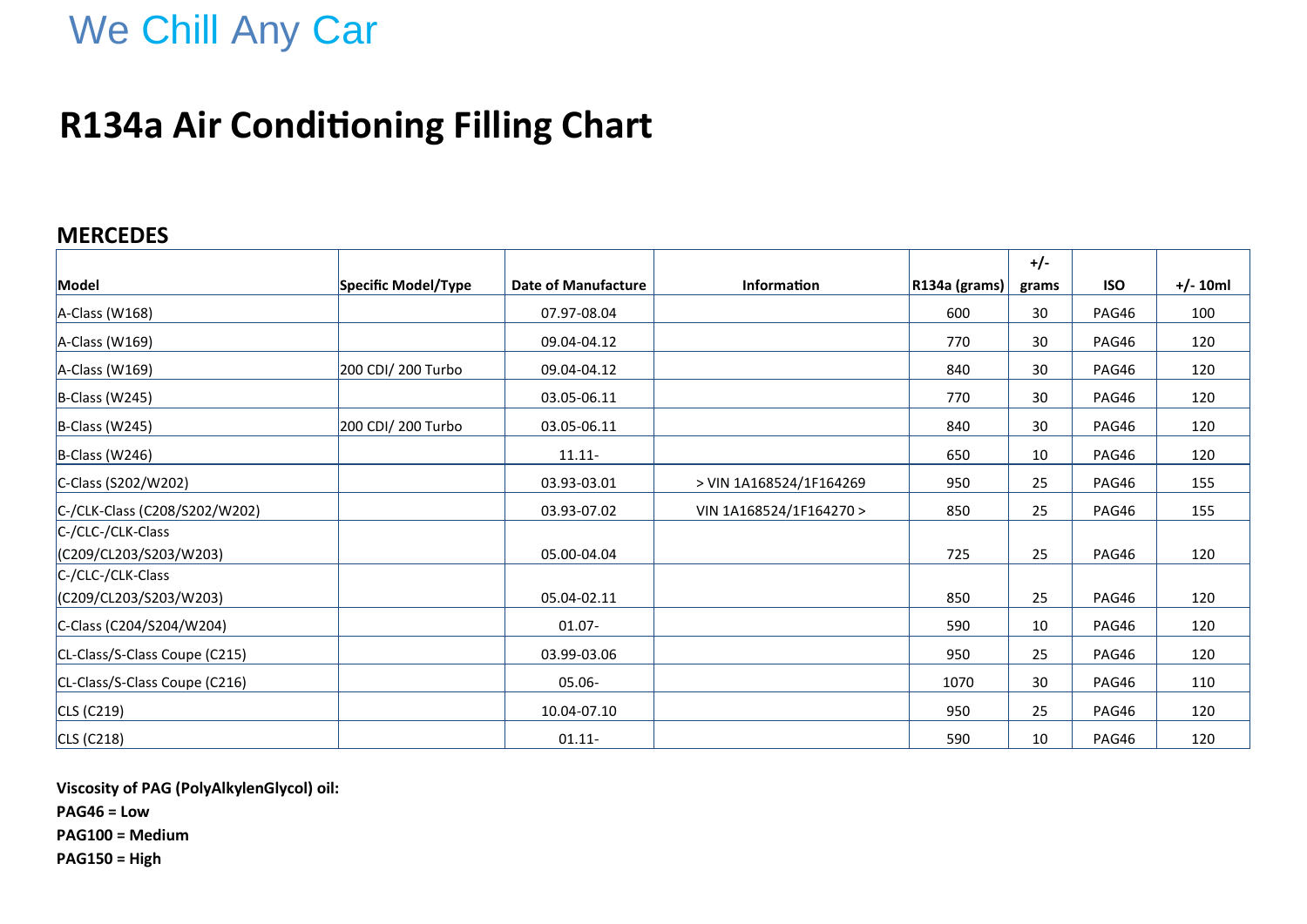# We Chill Any Car

## **R134a Air Conditioning Filling Chart**

### **MERCEDES**

|                                |                     |                     |                   |               | $+/-$ |            |            |
|--------------------------------|---------------------|---------------------|-------------------|---------------|-------|------------|------------|
| Model                          | Specific Model/Type | Date of Manufacture | Information       | R134a (grams) | grams | <b>ISO</b> | $+/- 10ml$ |
| E-Class (S210/W210)            |                     | 06.95-03.03         |                   | 975           | 25    | PAG46      | 120        |
| E-Class (S211/W211)            |                     | 03.02-02.09         |                   | 950           | 50    | PAG46      | 120        |
| E-Class (S212/W212)            |                     | $01.09 -$           |                   | 590           | 10    | PAG46      | 120        |
| E-Class (A207/C207)            |                     | 01.09-              |                   | 530           | 10    | PAG46      | 120        |
| G-Class (W461/W463)            |                     | 1993-               |                   | 1050          | 50    | PAG46      | 120-170    |
| GLK-Class (X204)               |                     | 06.08-              |                   | 590           | 10    | PAG46      | 120        |
| $M-Class (W163)$               |                     | 02.98-06.05         |                   | 750           | 25    | PAG46      | 170        |
| M-Class (W164)/GL-Class (X164) |                     | $07.05 -$           |                   | 970           | 30    | PAG46      | 110        |
| M-Class (W164)/GL-Class (X164) |                     | $07.05 -$           | + Rear evaporator | 1220          | 30    | PAG46      | 150        |
| R-Class (W251/V251)            |                     | 01.06-              |                   | 970           | 30    | PAG46      | 110        |
| R-Class (W251/V251)            |                     | $01.06 -$           | + Rear evaporator | 1220          | 30    | PAG46      | 150        |
| S-Class (W220)                 |                     | 10.98-08.05         |                   | 950           | 30    | PAG46      | 120        |
| S-Class (W220)                 |                     | 10.98-08.05         | + Rear evaporator | 1050          | 30    | PAG46      | 180        |
| $S$ -Class (W221)              |                     | $10.05 -$           |                   | 1070          | 30    | PAG46      | 110        |
| $S$ -Class (W221)              |                     | $10.05 -$           | + Rear evaporator | 1180          | 30    | PAG46      | 180        |

**Viscosity of PAG (PolyAlkylenGlycol) oil: PAG46 = Low PAG100 = Medium PAG150 = High**